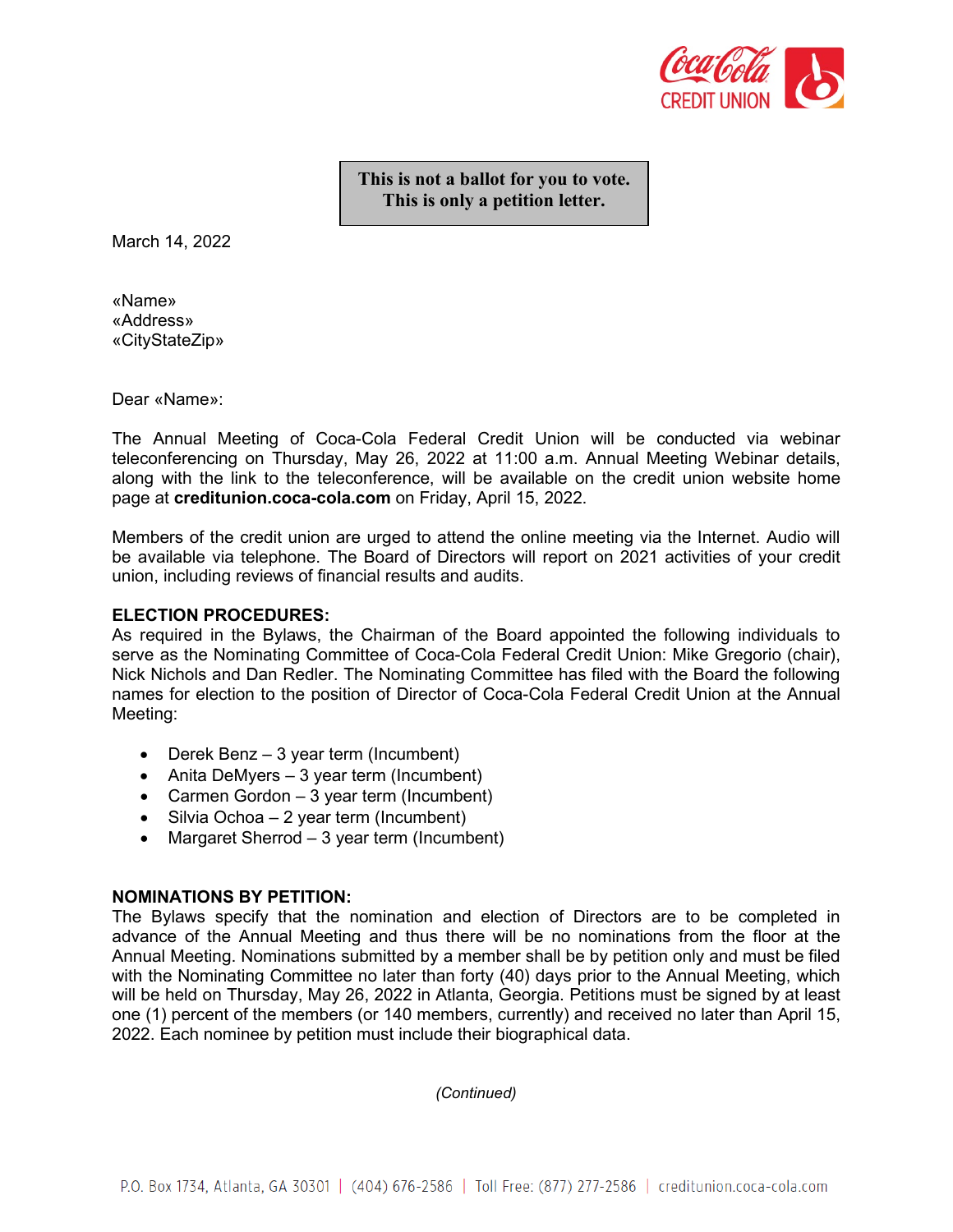March 14, 2022 Page 2

Nominations by petition should be sent to:

Coca-Cola Federal Credit Union Attn: Nominating Committee Mail Code USA-3 P.O. Box 1734 Atlanta, GA 30301

If any valid petitions are received by April 15, 2022, the bylaws require a ballot, including all nominees, be mailed to each member by April 27, 2022. These ballots must be returned by May 20, 2022 to be counted.

If no valid petitions are received by April 15, 2022, no mail ballot will be sent to members. Again, there will be no nominations from the floor and there will be no ballot when there is only one nominee for each position to be filled.

We look forward to seeing you at the Annual Meeting.

Sincerely,

Msherrod

Margaret Sherrod Chief Recording Officer

**Enclosure**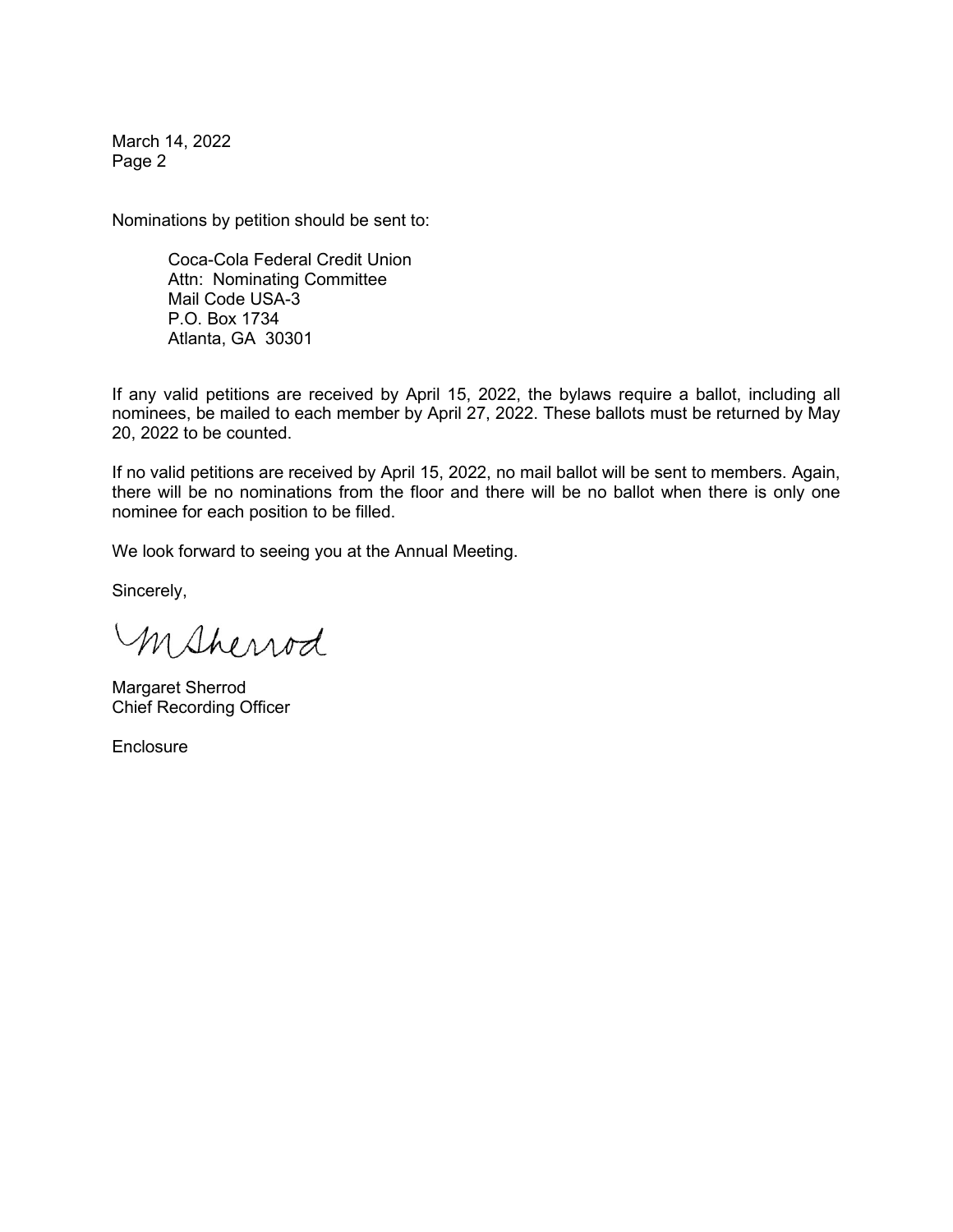## **DEREK BENZ**

Derek Benz has been a member of the Board of Directors of Coca-Cola Federal Credit Union since February 2020.

Mr. Benz currently serves as the Global Chief Information Security Officer of The Coca-Cola Company having joined the Company in early 2020. Prior to joining the Company, he served as Global Chief Information Security Officer of the Ford Motor Company beginning in 2015, leading cybersecurity end-to-end across enterprise, product and vehicle capabilities. In that function he built a top-rated cyber defense and intelligence capability and a global manufacturing cybersecurity program rated as best in class. His twenty–two year cybersecurity career has included serving as CISO in three Fortune 100 companies.

Mr. Benz holds a bachelor's degree from Hillsdale College in Hillsdale, Michigan and a MBA from Columbia University in New York. He is a continuous learner, with current focus in genetic engineering and artificial intelligence.

## **ANITA DeMYERS**

Anita DeMyers has been a Director on the Board of Coca-Cola Federal Credit Union since 2001. She serves as the Chairman of the Personnel Committee and previously served several years on the Credit Committee.

Ms. DeMyers retired from The Coca-Cola Company in December of 2017 after 33 years of service in the Human Resources and Legal functions. During her tenure with the Company, she held several roles including but not limited to, Director, Global Employee Relations, Manager, Diversity and Equal Opportunity, Sr. Human Resources Business Partner, and Employee Relations Legal Assistant.

Ms. DeMyers is currently the Executive Director of an Atlanta based nonprofit, Trinity Community Ministries dba Trinity House, a transitional housing and rehabilitative program for homeless men. She is also the founder and president of Pinnacle Workplace Solutions, LLC. Ms. DeMyers holds a bachelor's degree from Western Michigan University in Kalamazoo, Michigan.

## **CARMEN GORDON**

Carmen Gordon has served on the Board of Directors for the Coca-Cola Federal Credit Union since March 2021 and has served on its Supervisory Committee since August 2017.

Ms. Gordon has been with The Coca-Cola Company since February 1997. After starting with the Company in the Corporate Controller's Group, Ms. Gordon held finance roles in North America, Coca-Cola Refreshments, and Customer Business Solutions before returning to Corporate as Senior Director - Internal Audit in the Corporate Audit Department. She is currently responsible for leading audit teams to plan, execute, and report on the testing and adequacy of The Coca-Cola Company's internal controls over financial reporting and compliance with Company policies and procedures. Additionally, she is responsible for leading internal and external Quality Assurance Reviews and overseeing audit methodology policy updates.